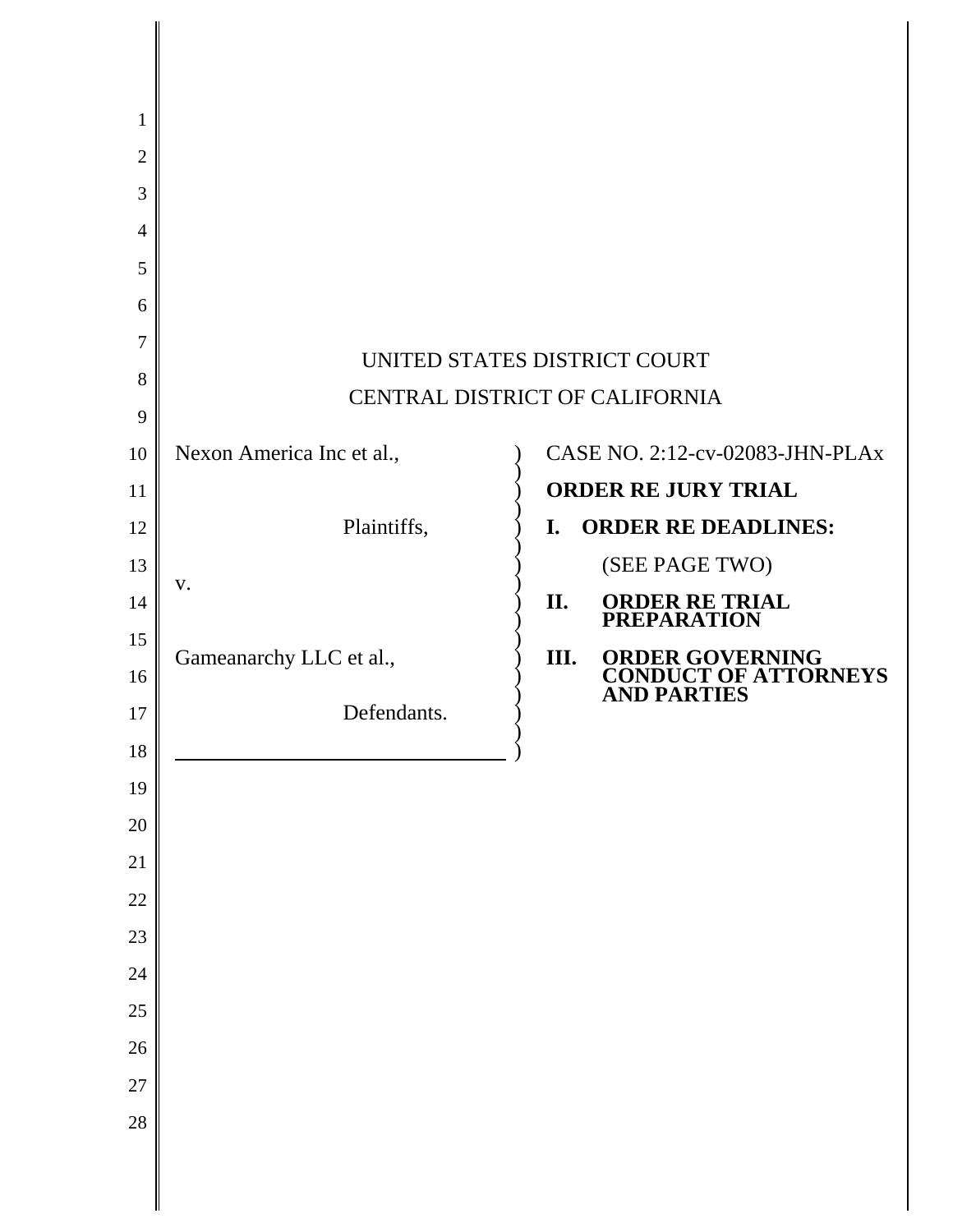| 1              | I                                                              |
|----------------|----------------------------------------------------------------|
| $\overline{2}$ | <b>DEADLINES</b>                                               |
| 3              |                                                                |
| $\overline{4}$ | Adding Parties or Amending Pleadings: November 27, 2012;<br>A. |
| 5              |                                                                |
| 6              | B. Discovery Cut-off: February 5, 2013;                        |
| 7              | C. Expert Witness Exchange Deadline:                           |
| 8              | Initial: February 5, 2013;<br>Rebuttal: March 5, 2013;         |
| 9              | Cut-off: April 2, 2013;                                        |
| 10             | D. Motion Hearing Cut-off: April 15, 2013;                     |
| 11             | E. Settlement Conference Cut-off: April 30, 2013;              |
| 12             | F. Final Pretrial Conference (and                              |
| 13             | hearing on Motions in Limine): June 10, 2013 at 10:30 a.m.;    |
| 14             | G. Trial Date: July 9, 2013 at 8:30 a.m.                       |
| 15             |                                                                |
| 16             |                                                                |
| 17             |                                                                |
| 18             |                                                                |
| 19             |                                                                |
| 20             |                                                                |
| 21             |                                                                |
| 22             |                                                                |
| 23             |                                                                |
| 24             |                                                                |
| 25             |                                                                |
| 26             |                                                                |
| 27             |                                                                |
| 28             |                                                                |
|                |                                                                |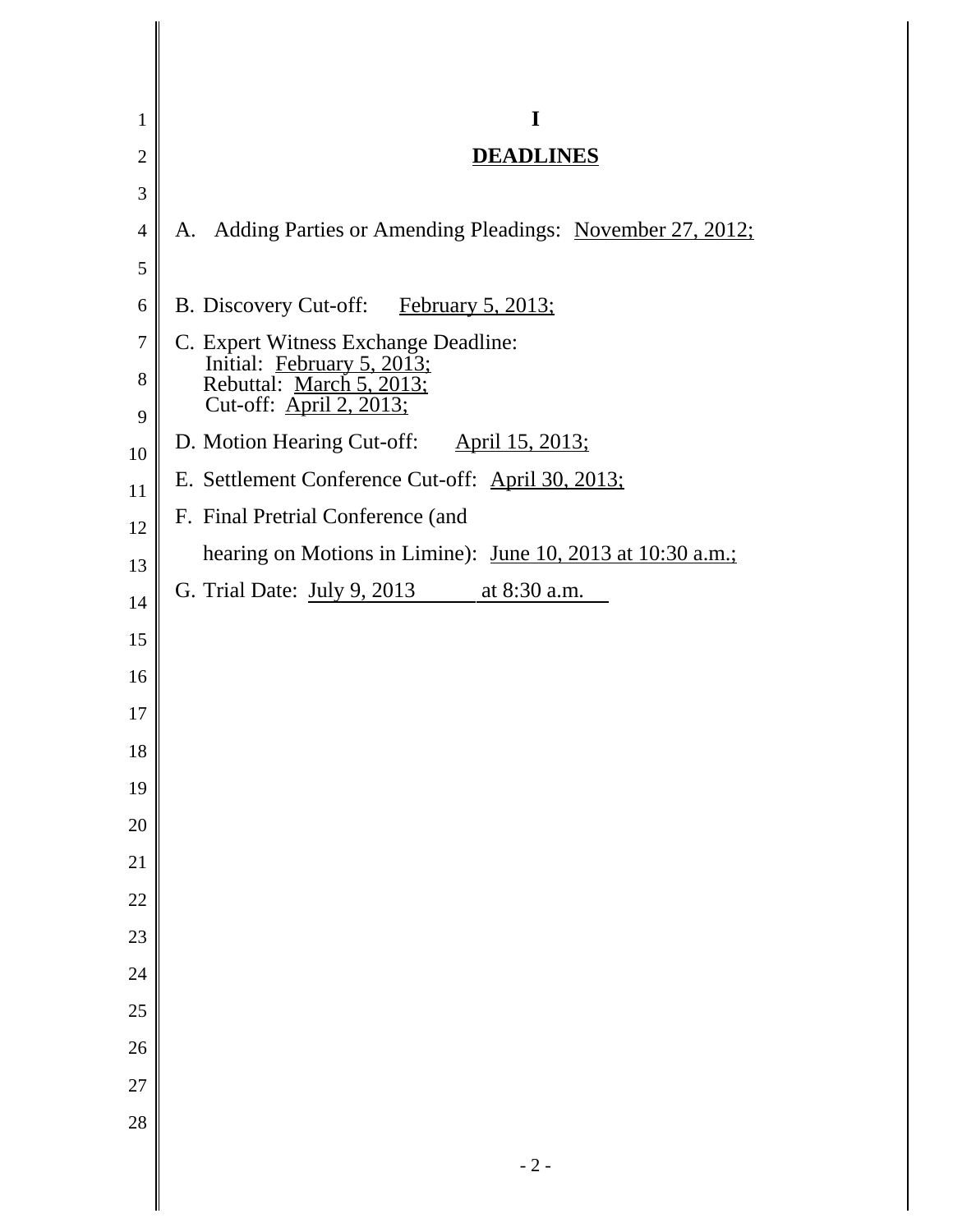## 1

#### A. PARTIES/PLEADINGS

2 3 4 5 The Court has established a cut-off date for adding parties or amending pleadings. All motions to add parties or to amend the pleadings must be noticed to be heard on or before the cut-off date. All unserved parties will be dismissed at the time of the pretrial conference pursuant to Local Rule 16-8.1.

6

## B. DISCOVERY AND DISCOVERY CUT-OFF

7 8 9 10 1. Discovery Cut-off: The Court has established a cut-off date for discovery, including expert discovery, if applicable. This is not the date by which discovery requests must be served; it is the date by which all discovery, including all hearings on any related motions, is to be completed.

11 12 13 14 15 16 17 2. Discovery Disputes: Counsel are expected to comply with all Local Rules and the Federal Rules of Civil Procedure concerning discovery. Whenever possible, the Court expects counsel to resolve discovery problems among themselves in a courteous, reasonable, and professional manner. The Court expects that counsel will adhere strictly to the Civility and Professionalism Guidelines (which can be found on the Court's website under Attorney Information>Attorney Admissions).

18

19 20 21 3. Discovery Motions: Any motion challenging the adequacy of discovery responses must be filed, served, and calendared sufficiently in advance of the discovery cut-off date to permit the responses to be obtained before that date if the motion is granted.

22 23 24 25 26 27 4. Depositions: All depositions shall commence sufficiently in advance of the discovery cut-off date to permit their completion and to permit the deposing party enough time to bring any discovery motions concerning the deposition before the cut-off date. Given the requirements to "meet and confer" and to give notice, in most cases a planned motion to compel must be discussed with opposing counsel at least six weeks before the cut-off.

28

5. Written Discovery: All interrogatories, requests for production of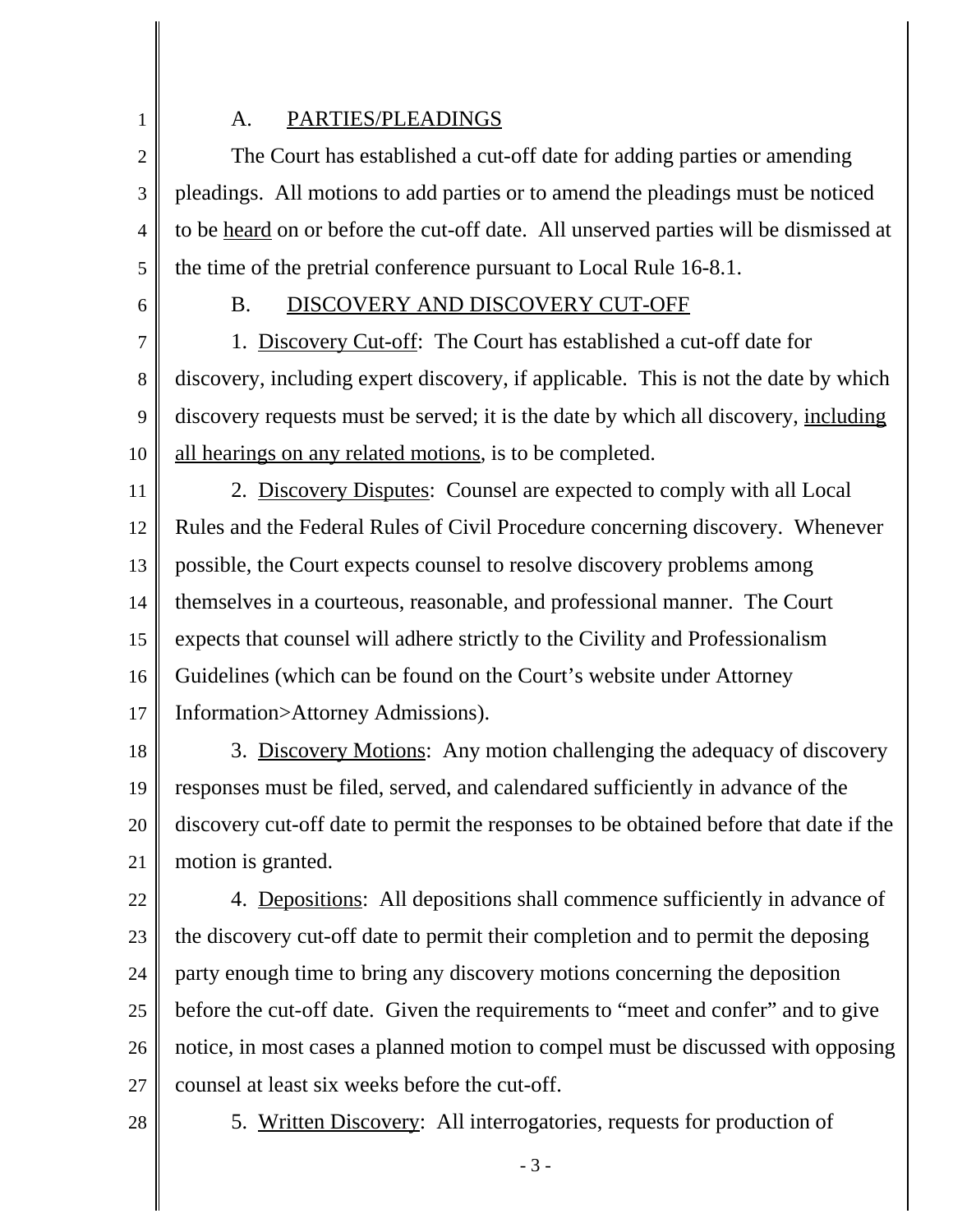1 2 3 documents, and requests for admissions must be served sufficiently in advance of the discovery cut-off date to permit the discovering party enough time to challenge (via motion practice) responses deemed to be deficient.

- 4 5 6 7 8 9 6. Expert Discovery: All disclosures must be made in writing. The parties should begin expert discovery shortly after the initial designation of experts. The final pretrial conference and trial dates will not be continued merely because expert discovery is not completed. Failure to comply with these or any other orders concerning expert discovery may result in the expert being excluded as a witness.
- 10

### C. LAW AND MOTION

11 12 13 14 15 16 17 18 1. The Court has established a cut-off date for the hearing of motions. All motions must be noticed so that the hearing takes place on or before the motion cut-off date. Counsel are advised that the Court may close a hearing date once the number of motions filed exceeds the maximum number of motions that can reasonably be heard on that date. Counsel should anticipate that a preferred hearing date may be unavailable. Therefore, to avoid being unable to file a motion to be heard by the cut-off date, counsel should file motions sufficiently in advance of the hearing cut-off date to ensure that a hearing date is available.

19 20 21 22 23 2. Counsel must provide Chambers with conformed Chambers copies of all documents. Chambers copies should not be put in envelopes. Counsel should consult the Court's website at www.cacd.uscourts.gov>Judges' Procedures and Schedules>Hon. Jacqueline H. Nguyen for further information regarding Chambers copies and motion procedures.

24

#### D. SETTLEMENT PROCEDURES

25 26 27 28 A settlement procedure must be identified in every case pursuant to Local Rule 16-15, et seq. Counsel must complete a settlement conference no later than the date set by the Court. Not to the exclusion of other procedures, the following are available:

- 4 -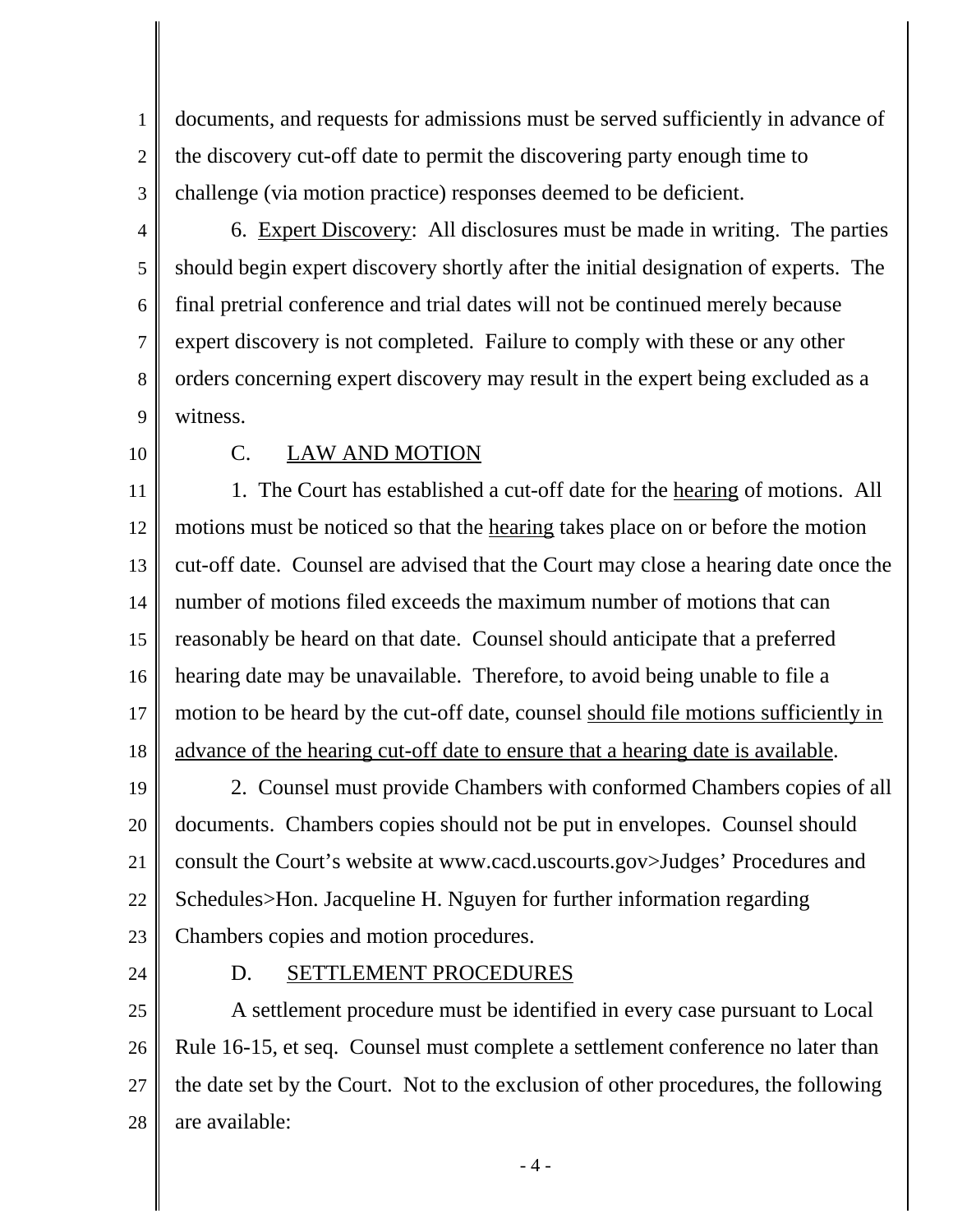| 1      | (1)<br>a settlement conference before the magistrate<br>judge assigned to the case;             |  |  |
|--------|-------------------------------------------------------------------------------------------------|--|--|
| 2<br>3 | a settlement conference or mediation before<br>(2)                                              |  |  |
| 4      | an attorney selected from the Attorney<br>Settlement Panel;                                     |  |  |
| 5      | the employment (at the parties' expense) of<br>a private judge, mediator, or arbitrator.<br>(3) |  |  |
| 6      | If a case is selected for the Mandatory ADR Program, the parties may                            |  |  |
| 7      | choose option $(3)$ instead, but may <u>not</u> choose option $(1)$ . Judge Nguyen may hold     |  |  |
| 8      | a settlement conference at the request of the parties in jury trial cases with a trial          |  |  |
| 9      | estimate of more than four days.                                                                |  |  |
| 10     | No case will proceed to trial unless all parties, including the principals of all               |  |  |
| 11     | corporate parties, have appeared personally at a settlement conference.                         |  |  |
| 12     | FINAL PRETRIAL CONFERENCE<br>E.                                                                 |  |  |
| 13     | A final pretrial conference date has been set pursuant to Rule 16 of the                        |  |  |
| 14     | Federal Rules of Civil Procedure and Local Rule 16-8. Unless excused for good                   |  |  |
| 15     | cause, each party appearing in this action shall be represented at the final pretrial           |  |  |
| 16     | conference by the lead trial counsel for that party. Counsel should be prepared to              |  |  |
| 17     | discuss streamlining the trial, including presentation of testimony by deposition               |  |  |
| 18     | excerpts or summaries, time limits, stipulations as to undisputed facts, and                    |  |  |
| 19     | qualification of experts by admitted resumes.                                                   |  |  |
| 20     | $\mathbf{I}$                                                                                    |  |  |
| 21     | <u>ADDITIONAL TRIAL PREPARATION</u>                                                             |  |  |
| 22     | PRETRIAL DOCUMENTS<br>A.                                                                        |  |  |
| 23     | 1. ALL PRETRIAL DOCUMENT COPIES DELIVERED TO THE                                                |  |  |
| 24     | COURT SHALL BE "BINDER-READY" (three-hole punched on the left side,                             |  |  |
| 25     | without blue-backs, and stapled only in the top left corner).                                   |  |  |
| 26     | 2. STRICT COMPLIANCE WITH LOCAL RULE 16 IS REQUIRED.                                            |  |  |
| 27     | THIS ORDER SETS FORTH SOME DIFFERENT AND SOME ADDITIONAL                                        |  |  |
| 28     | REQUIREMENTS. THIS COURT DOES NOT EXEMPT PRO PER PARTIES                                        |  |  |
|        | $-5-$                                                                                           |  |  |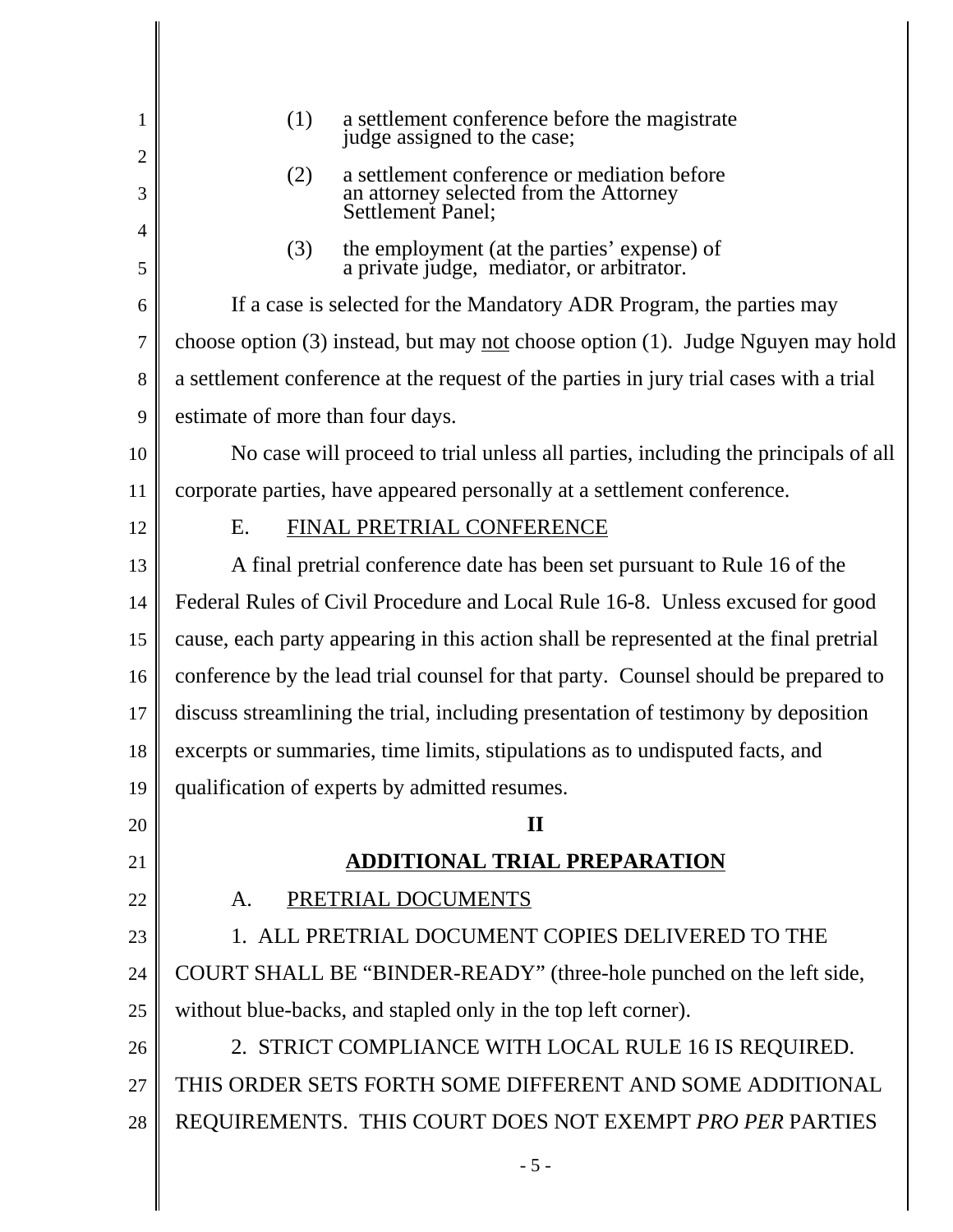| 1              | FROM THE REQUIREMENTS OF RULE 16. Carefully prepared memoranda of                      |  |  |
|----------------|----------------------------------------------------------------------------------------|--|--|
| $\overline{2}$ | contentions of fact and law, witness lists, a joint exhibit list, and a proposed final |  |  |
| 3              | pretrial conference order shall be submitted in accordance with the Rules, and the     |  |  |
| $\overline{4}$ | format of the proposed final pretrial conference order shall conform to the format     |  |  |
| 5              | set forth in Appendix A to the Local Rules. Failure to comply with these               |  |  |
| 6              | requirements may result in the final pretrial conference being taken off-calendar or   |  |  |
| 7              | continued, or in other sanctions.                                                      |  |  |
| 8              | 3. The filing schedule for pretrial documents is as follows.                           |  |  |
| 9              | At least 21 days before final pretrial conference:<br>a.                               |  |  |
| 10             | Memoranda of contentions of fact and law                                               |  |  |
| 11             | Witness lists                                                                          |  |  |
| 12             | Joint exhibit list                                                                     |  |  |
| 13             | Motions in limine                                                                      |  |  |
| 14             | At least 14 days before final pretrial conference:<br>$\mathbf{b}$ .                   |  |  |
| 15             | Proposed final pretrial conference order lodged                                        |  |  |
| 16             | Proposed jury instructions                                                             |  |  |
| 17             | Statement of the case                                                                  |  |  |
| 18             | Proposed additional voir dire questions, if desired                                    |  |  |
| 19             | Oppositions to motions in limine                                                       |  |  |
| 20             | c. At least 7 days before trial:                                                       |  |  |
| 21             | Trial briefs, if desired                                                               |  |  |
| 22             | 4. In addition to the requirements of Local Rule 16, the witness lists must            |  |  |
| 23             | include a brief description (one or two paragraphs) of the testimony and a time        |  |  |
| 24             | estimate for both direct and cross-examination (separately stated). See attached       |  |  |
| 25             | samples.                                                                               |  |  |
| 26             | <b>B. MOTIONS IN LIMINE</b>                                                            |  |  |
| 27             | All motions in limine must be filed at least three weeks before the final              |  |  |
| 28             | pretrial conference. Counsel are to meet and confer with opposing counsel to           |  |  |
|                |                                                                                        |  |  |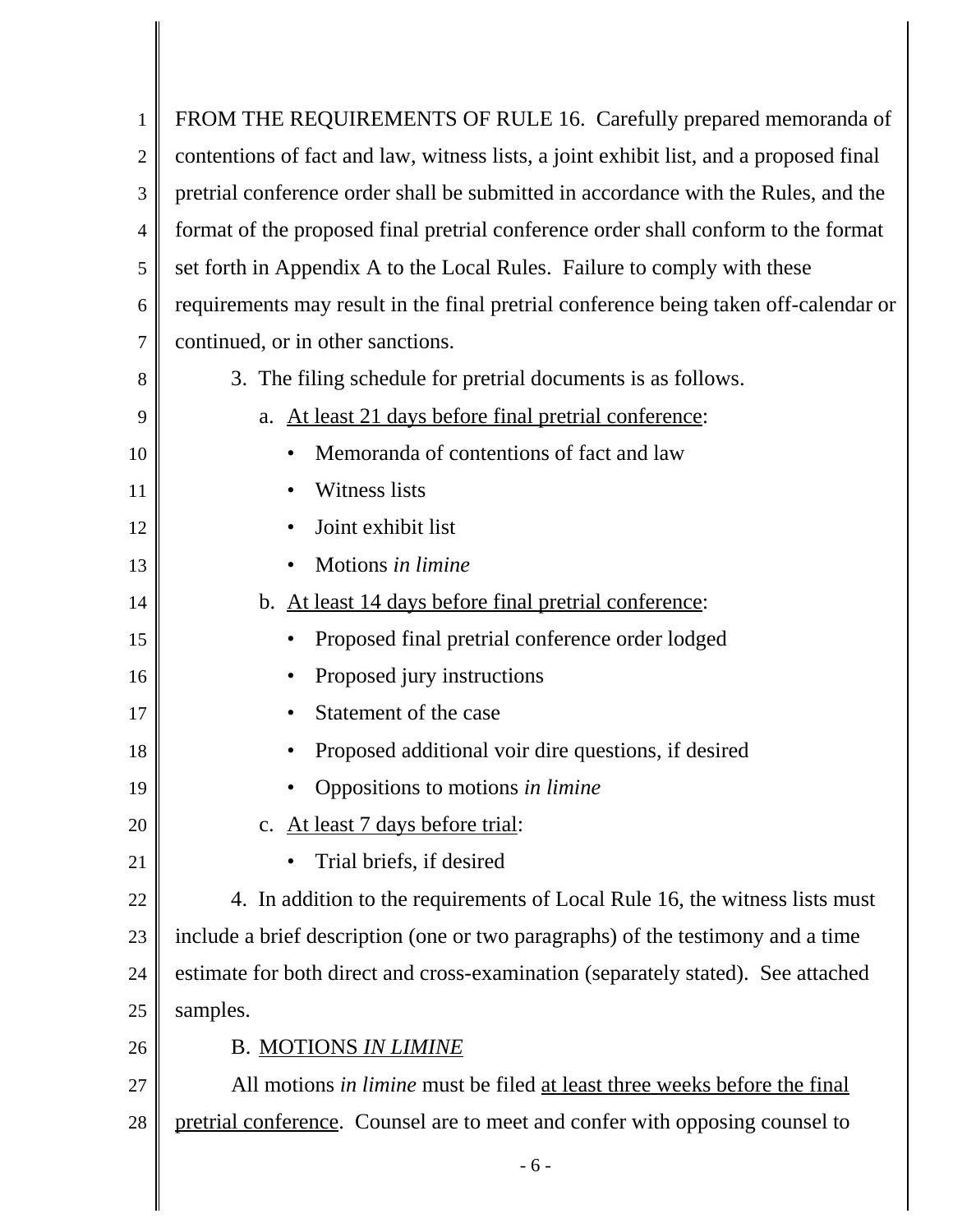1 2 3 4 5 6 determine whether opposing counsel intend to introduce the disputed evidence and to attempt to reach an agreement that would obviate the motion. Oppositions must be filed two weeks before the final pretrial conference. The Court will rule on motions *in limine* at the final pretrial conference. Motions in *limine* should address specific issues (e.g., *not* "to exclude all hearsay"). Motions *in limine* should not be disguised motions for summary adjudication of issues.

7

8

# C. JURY INSTRUCTIONS, STATEMENT OF THE CASE, AND VOIR DIRE

9 10 11 12 13 14 15 16 1. Pursuant to Local Rule 16-2, lead trial counsel for each party are required to meet and confer in person. The Court expects strict compliance with Local Rule 16-2. Fourteen days before the Local Rule 16-2 meeting, the parties shall exchange their respective proposed jury instructions and special verdict forms. Ten days prior to the Local Rule 16-2 meeting, each shall serve objections to the other's instructions and verdict forms. Before or at the Rule 16-2 meeting, counsel are ordered to meet and confer and attempt to come to agreement on the proposed jury instructions and verdict forms.

17 18 19 20 21 22 23 2. At the time of filing the proposed final pretrial conference order, counsel shall file with the Court a JOINT set of jury instructions on which there is agreement. All blanks in standard forms should be filled in. The Court expects counsel to agree on the substantial majority of jury instructions, particularly when pattern or model instructions provide a statement of applicable law. If one party fails to comply with the provisions of this section, the other party must file a unilateral set of jury instructions.

24 25 26 27 28 3. At the same time, each party shall file its proposed jury instructions that are objected to by any other party. Each disputed instruction must have attached a short statement (one or two paragraphs), including points and authorities, in support of the instruction and a brief statement, including points and authorities, in support of any objections. If applicable, a proposed alternative instruction must

- 7 -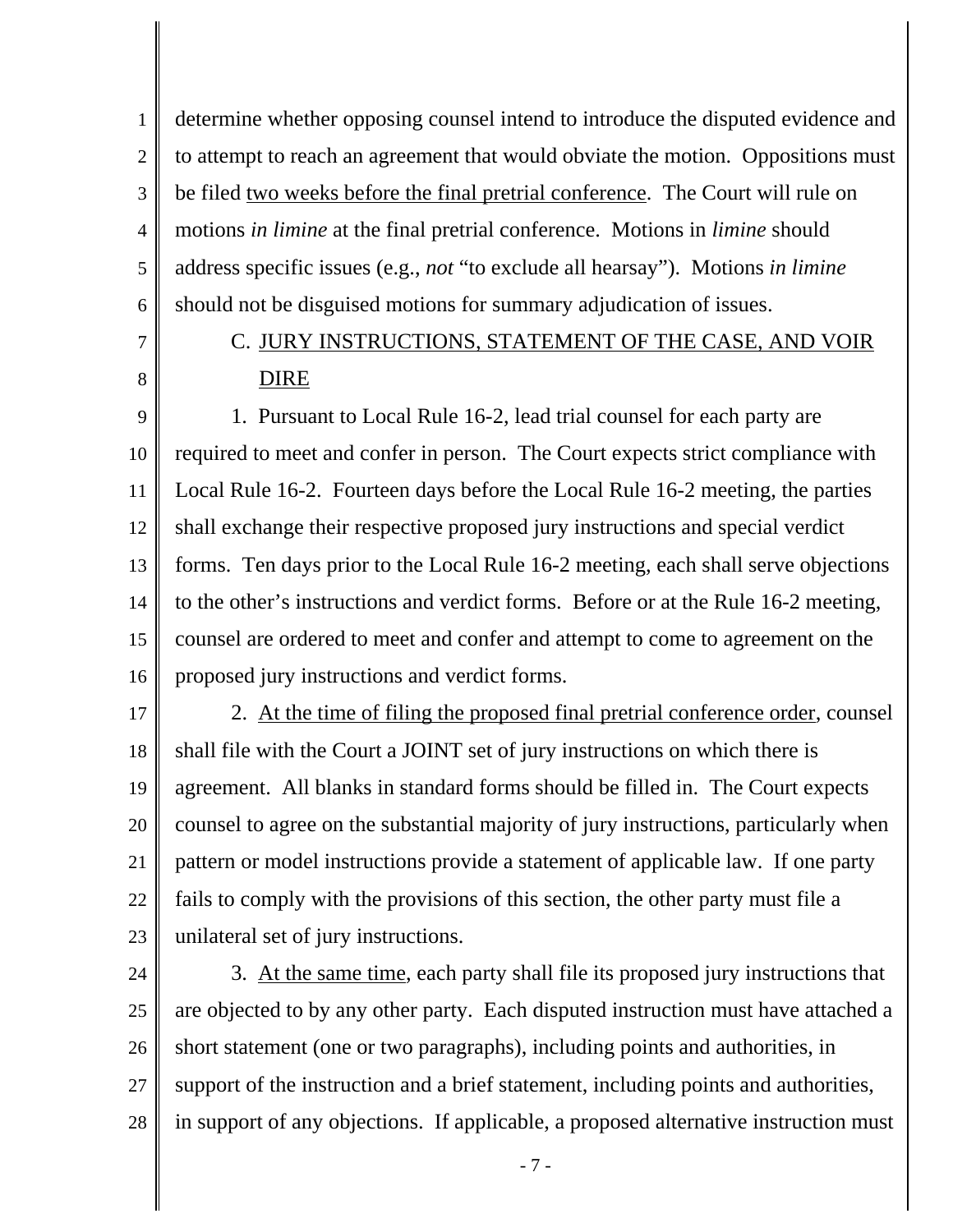1 be provided.

2 3 4 5 6 7 8 9 10 11 12 13 14 15 16 17 18 19 20 21 22 23 24 25 26 27 28 4. When the *Manual of Model Jury Instructions for the Ninth Circuit* provides an applicable jury instruction, the parties should submit the most recent version, modified and supplemented to fit the circumstances of this case. Where California law applies, counsel should use the current edition of *California Jury Instructions—Civil* ("BAJI" or "CACI"). If neither is applicable, counsel should consult the current edition of O'Malley, et al., *Federal Jury Practice and Instructions*. Each requested instruction shall (a) cite the authority or source of the instruction, (b) be set forth in full, (c) be on a separate page, (d) be numbered, (e) cover only one subject or principle of law, and (f) not repeat principles of law contained in any other requested instruction. Counsel may submit alternatives to these instructions only if counsel has a reasoned argument that they do not properly state the law or they are incomplete. 5. Counsel must provide the documents described in paragraphs 2 and 3 on a flash drive in Microsoft Word 2003 (or above) format at the time they file their proposed jury instructions. 6. The Court will send one or more copies of the instructions into the jury room for the jury's use during deliberations. Therefore, in addition to the copies described above, the flash drive must contain a "clean" set of jury instructions, containing only the text of the instruction (one per page) with the caption "Instruction No. \_\_" at the top (eliminating titles, supporting authority, etc.). 7. Counsel must provide an index of all instructions submitted, which must include the following: a. the number of the instruction; b. the title of the instruction; c. the source of the instruction and any relevant case citations; and d. the page number of the instruction. For example:

- 8 -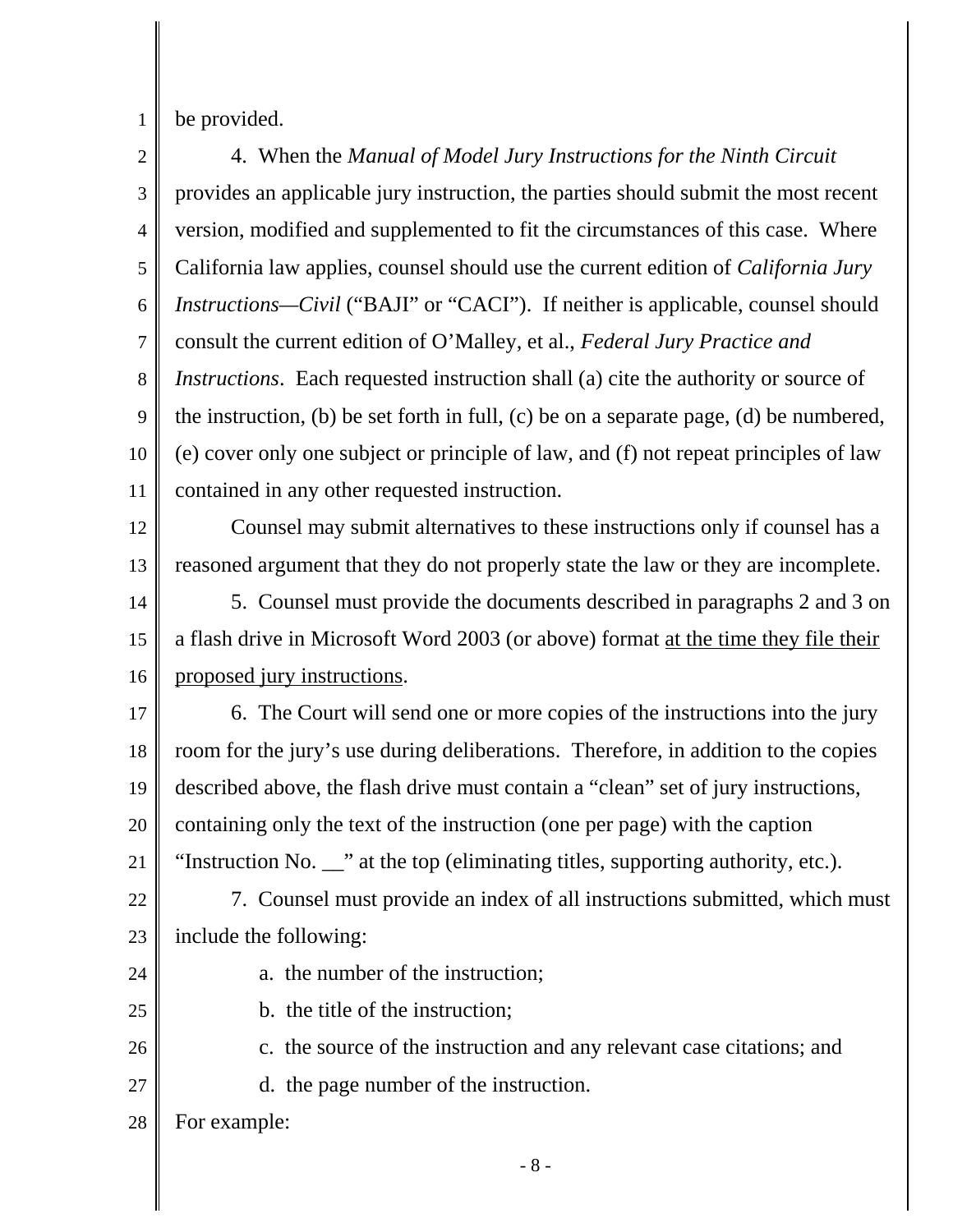| $\mathbf{1}$   | <b>Number</b>                                                                         | Title                                                                                  | Source          |  | Page |
|----------------|---------------------------------------------------------------------------------------|----------------------------------------------------------------------------------------|-----------------|--|------|
| $\mathbf{2}$   | 1                                                                                     | Trademark - Defined                                                                    | 9th Cir. 15.3.2 |  | 7    |
| 3              |                                                                                       | $(15 \text{ U.S.C. } § 1127)$                                                          |                 |  |      |
| $\overline{4}$ | 8. During the trial and before argument, the Court will meet with counsel             |                                                                                        |                 |  |      |
| 5              |                                                                                       | and settle the instructions, and counsel will have an opportunity to make a further    |                 |  |      |
| 6              | record concerning their objections.                                                   |                                                                                        |                 |  |      |
| $\overline{7}$ |                                                                                       | 9. At the time of filing the proposed final pretrial conference order, counsel         |                 |  |      |
| 8              | should file a jointly prepared one- or two-page statement of the case to be read by   |                                                                                        |                 |  |      |
| 9              | the Court to the prospective panel of jurors before commencement of voir dire.        |                                                                                        |                 |  |      |
| 10             | 10. The Court will conduct the voir dire. At the time they file the proposed          |                                                                                        |                 |  |      |
| 11             | final pretrial conference order, counsel for each party may, but are not required to, |                                                                                        |                 |  |      |
| 12             |                                                                                       | submit a list of proposed case-specific voir dire questions.                           |                 |  |      |
| 13             | D. TRIAL EXHIBITS                                                                     |                                                                                        |                 |  |      |
| 14             |                                                                                       | 1. Exhibits must be placed in three-ring binders indexed by exhibit number             |                 |  |      |
| 15             |                                                                                       | with tabs or dividers on the right side. Counsel shall submit to the Court an          |                 |  |      |
| 16             | original and one copy of the binders. The spine portion of the binder shall           |                                                                                        |                 |  |      |
| 17             | indicate the volume number and contain an index of each exhibit included in the       |                                                                                        |                 |  |      |
| 18             | volume.                                                                               |                                                                                        |                 |  |      |
| 19             |                                                                                       | 2. The Court requires that the following be submitted to the Courtroom                 |                 |  |      |
| 20             |                                                                                       | Deputy Clerk ("CRD") on the <u>first day of trial</u> :                                |                 |  |      |
| 21             |                                                                                       | a. The binder of original exhibits with the Court's exhibit tags, yellow               |                 |  |      |
| 22             |                                                                                       | tags for plaintiff and blue tags for defendant, stapled to the front of the exhibit at |                 |  |      |
| 23             |                                                                                       | the upper right-hand corner with the case number, case name, and exhibit number        |                 |  |      |
| 24             | placed on each tag.                                                                   |                                                                                        |                 |  |      |
| 25             |                                                                                       | b. One binder with a copy of each exhibit tabbed with numbers as                       |                 |  |      |
| 26             |                                                                                       | described above for use by the Court. (Exhibit tags are not necessary on these         |                 |  |      |
| 27             | copies.)                                                                              |                                                                                        |                 |  |      |
| 28             | c. Three copies of exhibit lists.                                                     |                                                                                        |                 |  |      |
|                |                                                                                       | $-9-$                                                                                  |                 |  |      |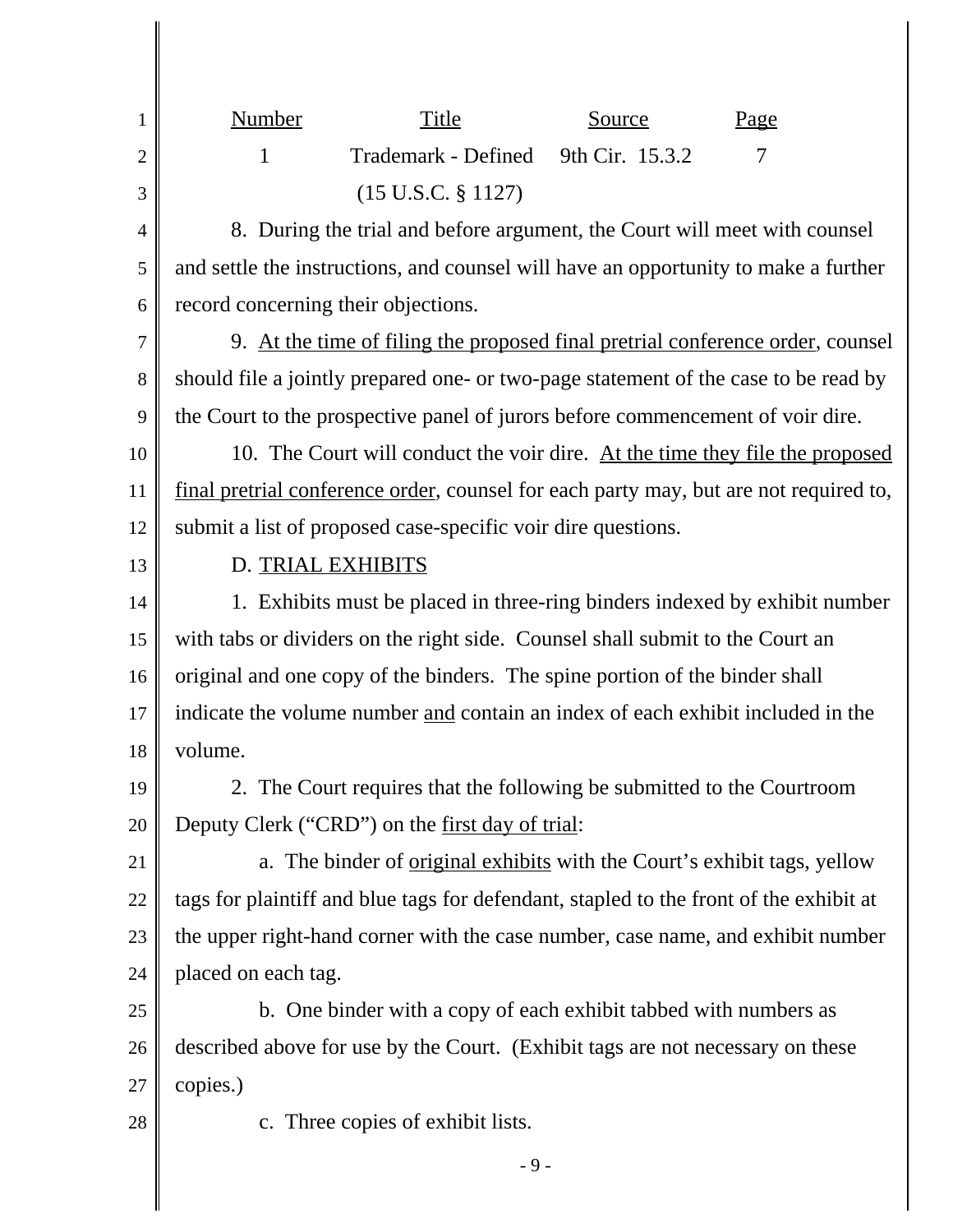1 2 d. Three copies of witness lists in the order in which the witnesses may be called to testify.

3 4 5 6 7 8 3. Where a significant number of exhibits will be admitted, the Court encourages counsel to consider ways in which testimony about exhibits may be made intelligible to the jury. The Court has an Elmo and other equipment available for use during trial. Call the CRD if you wish to visit when the Court is not in session to practice using the equipment. The Court does not permit exhibits to be "published" by passing them up and down the jury box.

9

#### E. COURT REPORTER

10 11 12 Any party requesting special court reporter services for any hearing (i.e., real time transmission, daily transcripts) shall notify the reporter at least 2 weeks before the hearing date.

13

### F. JURY TRIAL

14 15 16 17 18 19 1. On the first day of trial, court will commence at 9:00 a.m. and conclude at approximately 4:30 p.m. with a one-hour lunch break. On the first day of trial, counsel must appear at 8:30 a.m. to discuss preliminary matters with the Court. After the first day of trial, trial days are Tuesday through Friday from 9:00 a.m. to approximately 4:00 p.m. with two fifteen-minute breaks and a one-hour lunch break.

20 21 22 23 2. On the first day of trial, the jury panel will be called when the Court is satisfied that the matter is ready for trial. Jury selection usually takes only a few hours. Counsel should be prepared to proceed with opening statements and witness examination immediately after jury selection.

24

25 26 3. In most cases the Court will conduct its initial voir dire of 14 prospective jurors who will be seated in the jury box. Generally the Court will select seven or eight jurors.

27 28 4. Each side will have three peremptory challenges. If 14 jurors are seated in the box and all six peremptories are exercised, the remaining eight jurors will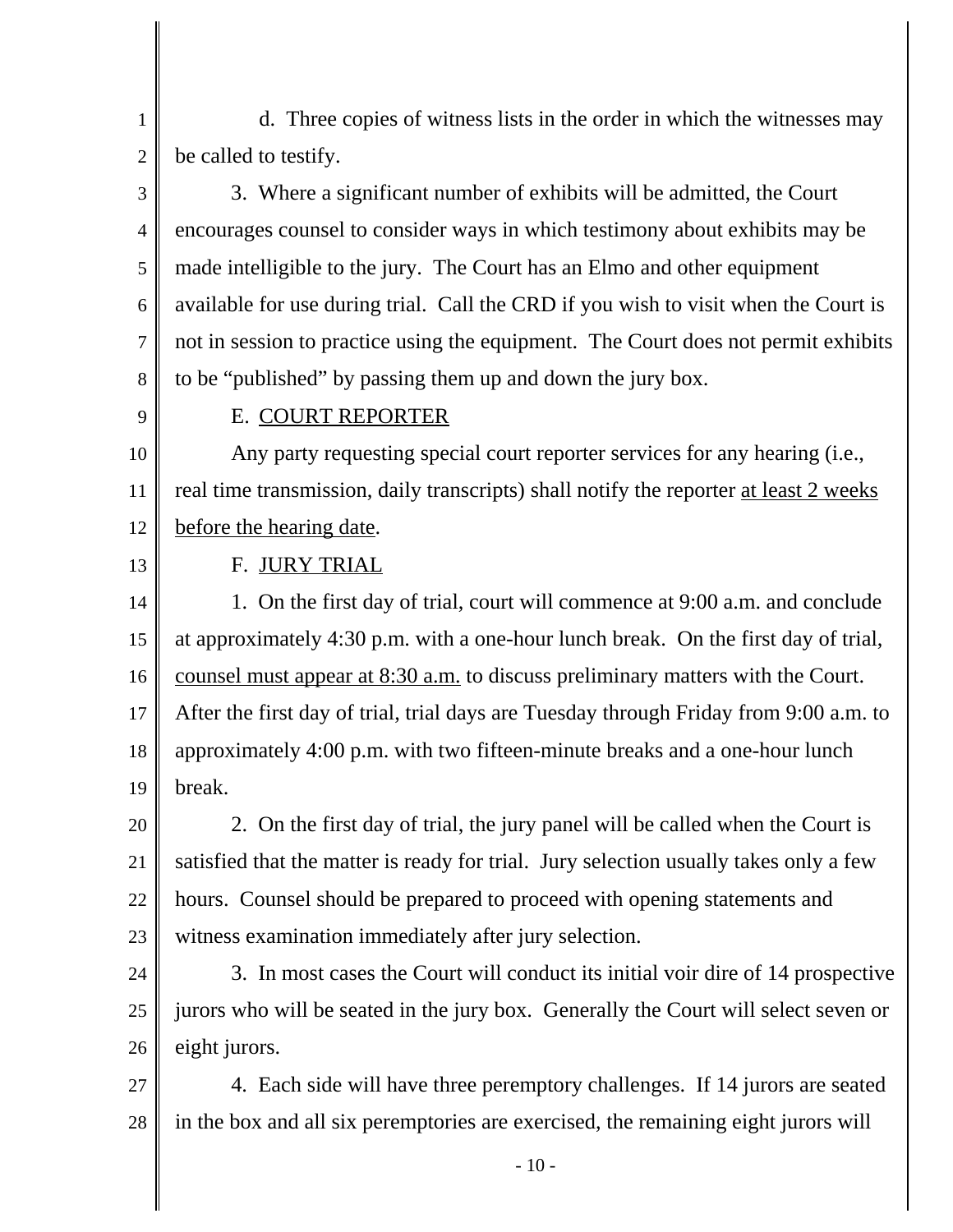| 1              | constitute the jury panel. If fewer than six peremptories are exercised, the eight   |
|----------------|--------------------------------------------------------------------------------------|
| $\mathfrak{2}$ | jurors in the lowest-numbered seats will be the jury. The Court will not             |
| 3              | necessarily accept a stipulation to a challenge for cause. If one or more challenges |
| 4              | for cause are accepted and all six peremptories are exercised, the Court may         |
| 5              | decide to proceed with six or seven jurors.                                          |
| 6              | III                                                                                  |
| 7              | <b>CONDUCT OF ATTORNEYS AND PARTIES</b>                                              |
| 8              | A. OPENING STATEMENTS, EXAMINING WITNESSES, AND                                      |
| 9              | <b>SUMMATION</b>                                                                     |
| 10             | 1. Counsel must use the lectern.                                                     |
| 11             | 2. Counsel must not consume time by writing out words, drawing charts or             |
| 12             | diagrams, etc. Counsel may prepare such materials in advance.                        |
| 13             | <b>B. OBJECTIONS TO QUESTIONS</b>                                                    |
| 14             | 1. Counsel must not use objections for the purpose of making a speech,               |
| 15             | recapitulating testimony, or attempting to guide the witness.                        |
| 16             | 2. When objecting, counsel must rise to state the objection and state only           |
| 17             | that counsel objects and the legal ground of objection. If counsel wishes to argue   |
| 18             | an objection further, counsel must ask for permission to do so.                      |
| 19             | C. GENERAL DECORUM                                                                   |
| 20             | 1. Counsel should not approach the CRD or the witness box without                    |
| 21             | specific permission and must return to the lectern when the purpose for              |
| 22             | approaching has been accomplished.                                                   |
| 23             | 2. Counsel should rise when addressing the Court, and when the Court or              |
| 24             | the jury enters or leaves the courtroom.                                             |
| 25             | 3. Counsel should address all remarks to the Court. Counsel are not to               |
| 26             | address the CRD, the court reporter, persons in the audience, or opposing counsel.   |
| 27             | If counsel wish to speak with opposing counsel, counsel must ask permission to       |
| 28             | do so. Any request for the re-reading of questions or answers shall be addressed     |
|                | $-11-$                                                                               |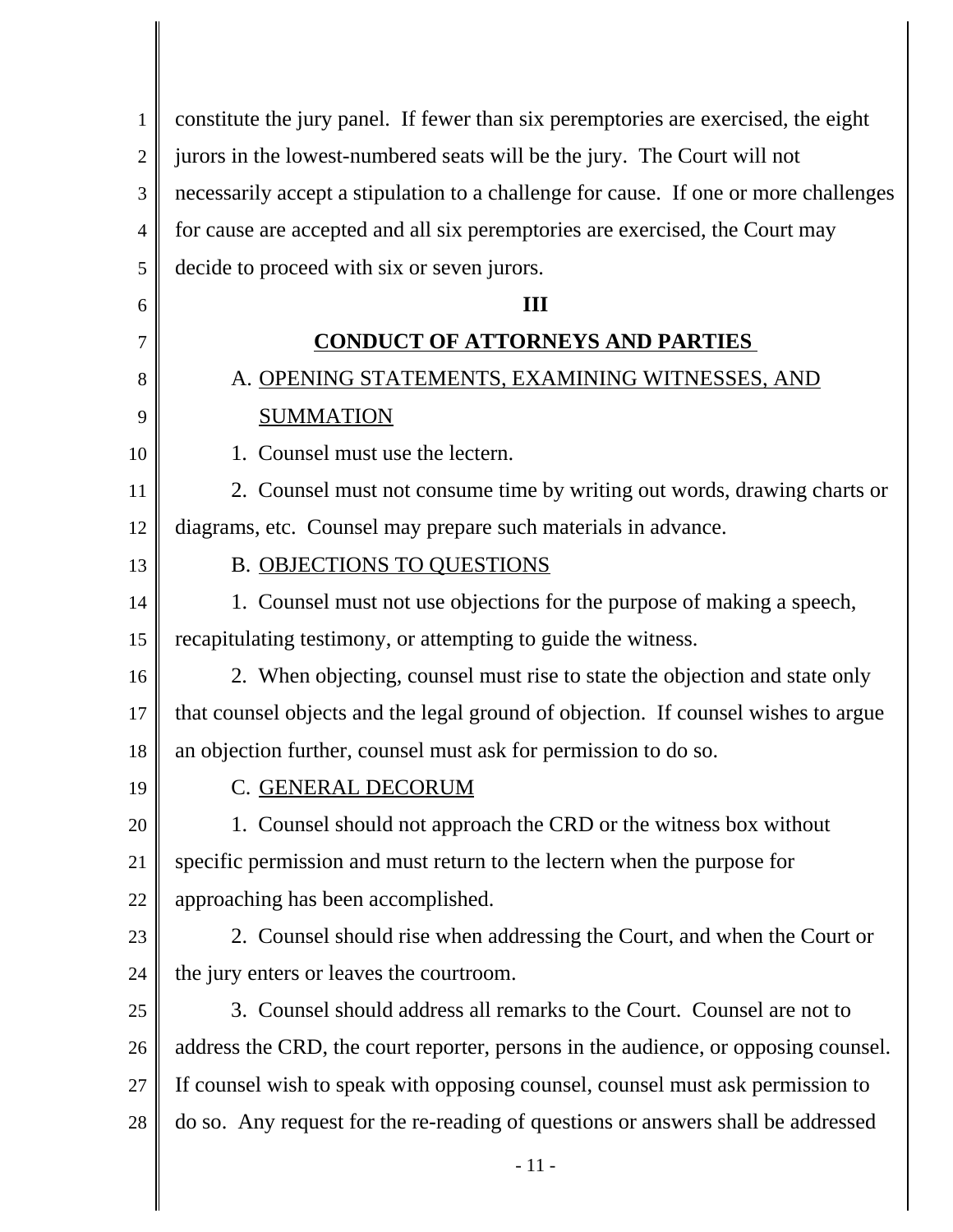1 to the Court. Requests may not be granted.

2 3 4. Counsel should not address or refer to witnesses or parties by first names alone, with the exception of witnesses under 14 years old.

4 5 5. Counsel must not offer a stipulation unless counsel have conferred with opposing counsel and have verified that the stipulation will be acceptable.

6 7 8 6. While Court is in session, counsel must not leave counsel table to confer with any person in the back of the courtroom unless permission has been granted in advance.

9 10 11 7. Counsel should not by nonverbal conduct exhibit any opinion concerning testimony being given by a witness. Counsel should admonish counsel's own clients and witnesses to avoid such conduct.

12 13 14 15 8. Counsel should not talk to jurors at all, and should not talk to cocounsel, opposing counsel, witnesses, or clients where the conversation can be overheard by jurors. Each counsel should admonish counsel's own clients and witnesses to avoid such conduct.

16 17 18 9. Where a party has more than one lawyer, only one may conduct the direct or cross-examination of a particular witness, or make objections as to that witness.

19

## D. PROMPTNESS OF COUNSEL AND WITNESSES

20 21 22 1. Promptness is expected from counsel and witnesses. Once counsel are engaged in trial, this trial is counsel's first priority. The Court will not delay the trial or inconvenience jurors.

23

28

24 25 2. If a witness was on the stand at a recess or adjournment, counsel who called the witness shall ensure the witness is back on the stand and ready to proceed when trial resumes.

26 27 3. Counsel must notify the CRD in advance if any witness should be accommodated based on a disability or for other reasons.

4. No presenting party may be without witnesses. If a party's remaining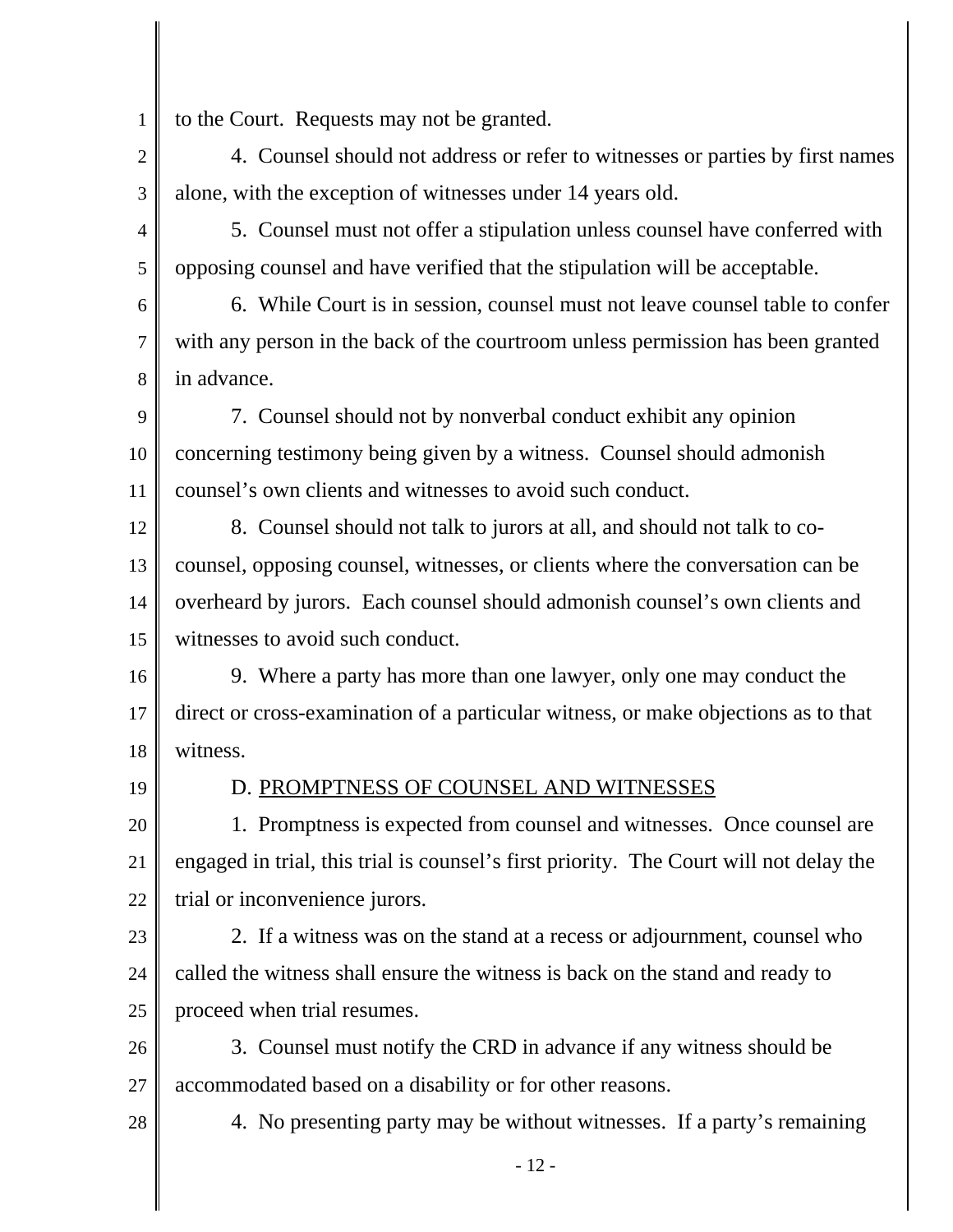1 2 witnesses are not immediately available and there is more than a brief delay, the Court may deem that party to have rested.

3 4 5 6 7 5. The Court attempts to cooperate with professional witnesses and will, except in extraordinary circumstances, accommodate them by permitting them to be called out of sequence. Counsel must anticipate any such possibility and discuss it with opposing counsel. If there is an objection, counsel must confer with the Court in advance.

8

### E. EXHIBITS

9 10 1. Each counsel should keep counsel's own list of exhibits and should note when each has been admitted into evidence.

11 12 13 2. Each counsel is responsible for any exhibits that counsel secures from the CRD and must return them before leaving the courtroom at the end of the session.

14 15 16 17 3. An exhibit not previously marked should, at the time of its first mention, be accompanied by a request that it be marked for identification. Counsel must show a new exhibit to opposing counsel before the court session in which it is mentioned.

18 19 20 4. Counsel are to advise the CRD of any agreements with respect to the proposed exhibits and as to those exhibits that may be received without further motion to admit.

21 22 5. When referring to an exhibit, counsel should refer to its exhibit number. Witnesses should be asked to do the same.

23

24 25 6. Counsel must not ask witnesses to draw charts or diagrams nor ask the Court's permission for a witness to do so. Any graphic aids must be fully prepared before the court session starts.

26

F. DEPOSITIONS

27 28 1. All depositions to be used at trial, either as evidence or for impeachment, must be lodged with the CRD on the first day of trial or such earlier date as the

- 13 -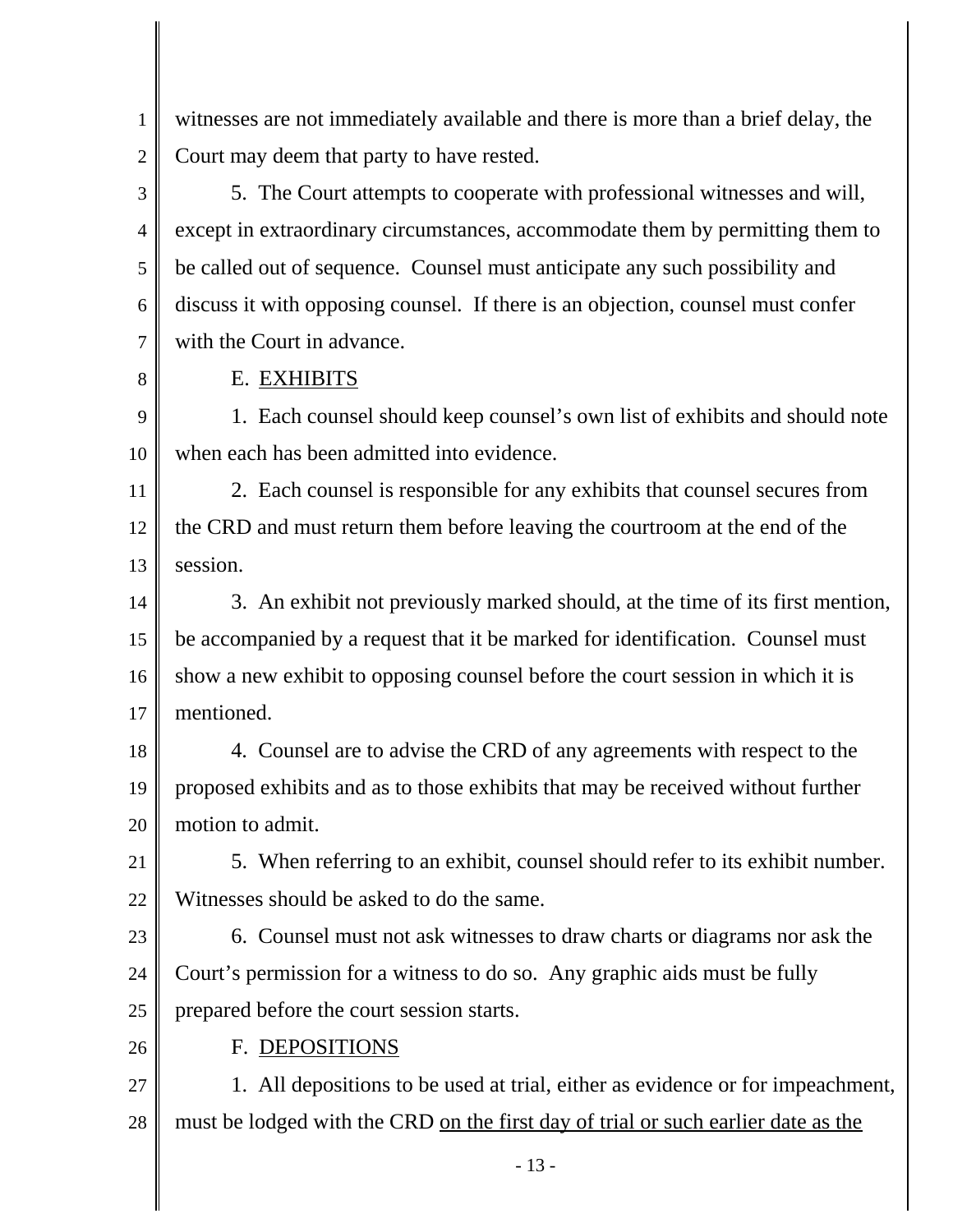1 2 Court may order. Counsel should verify with the CRD that the relevant deposition is in the CRD's possession.

- 3 4 2. In using depositions of an adverse party for impeachment, either one of the following procedures may be adopted:
- 5 6 7 8 9 (a) If counsel wishes to read the questions and answers as alleged impeachment and ask the witness no further questions on that subject, counsel shall first state the page and line where the reading begins and the page and line where the reading ends, and allow time for any objection. Counsel may then read the portions of the deposition into the record.
- 10 11 12 13 14 15 (b) If counsel wishes to ask the witness further questions on the subject matter, the deposition shall be placed in front of the witness and the witness told to read the relevant pages and lines silently. Then counsel may either ask the witness further questions on the matter and thereafter read the quotations, or read the quotations and thereafter ask further questions. Counsel should have an extra copy of the deposition for this purpose.
- 16 17 18 19 3. Where a witness is absent and the witness's testimony is offered by deposition, counsel may (a) have a reader occupy the witness chair and read the testimony of the witness while the examining lawyer asks the questions, or (b) have counsel read both the questions and answers.
- 20 21

# G. USING NUMEROUS ANSWERS TO INTERROGATORIES AND REQUESTS FOR ADMISSIONS

22 23 24 25 26 Whenever counsel expects to offer a group of answers to interrogatories or requests for admissions extracted from one or more lengthy documents, counsel should prepare a new document listing each question and answer and identifying the document from which it has been extracted. Copies of this new document should be given to the Court and opposing counsel.

27

28

H. ADVANCE NOTICE OF UNUSUAL OR DIFFICULT ISSUES

If any counsel have reason to anticipate that a difficult question of law or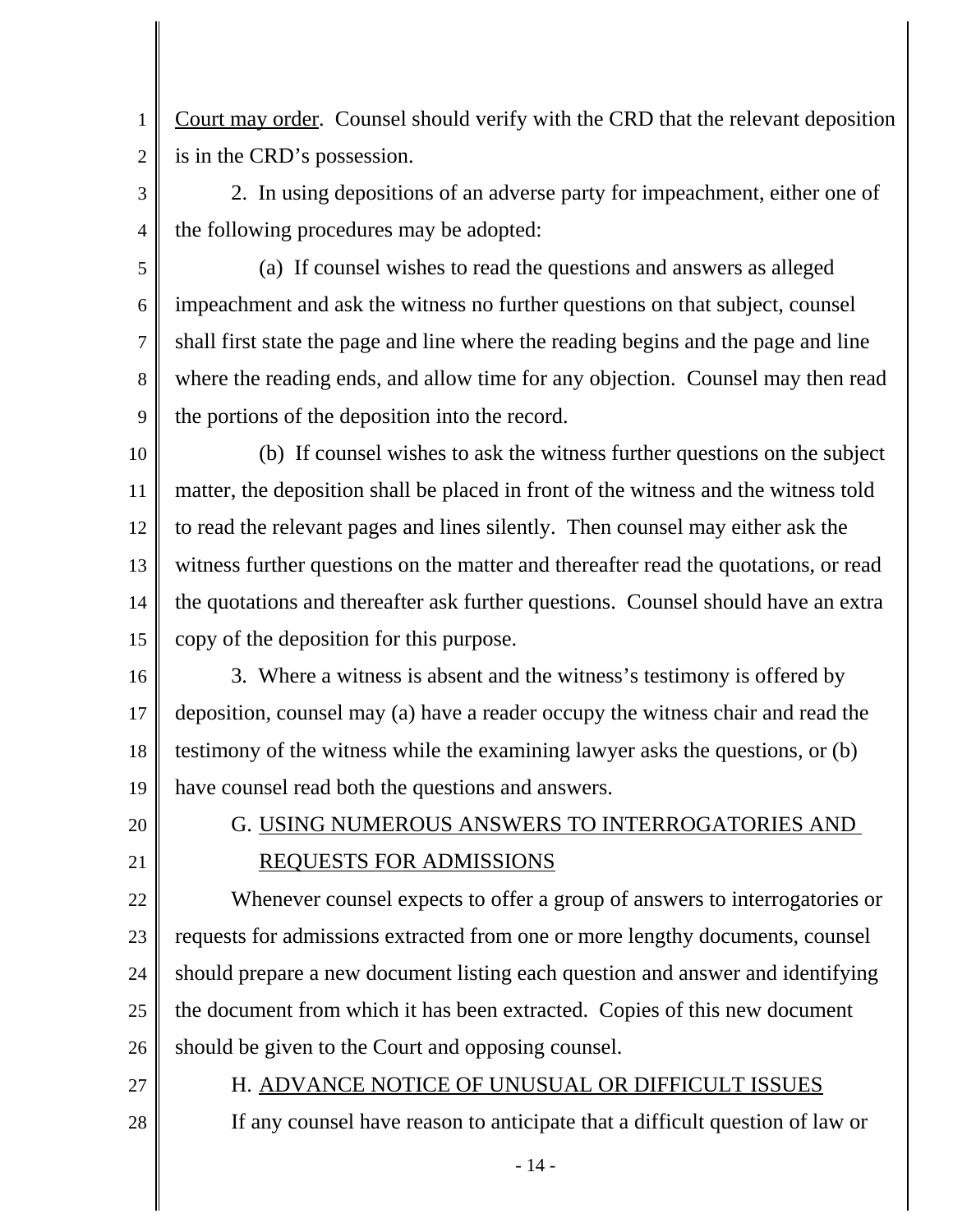| 1              | evidence will necessitate legal argument requiring research or briefing, counsel    |
|----------------|-------------------------------------------------------------------------------------|
| $\overline{2}$ | must give the Court advance notice. Counsel are directed to notify the CRD at the   |
| 3              | day's adjournment if an unexpected legal issue arises that could not have been      |
| $\overline{4}$ | foreseen and addressed by a motion in limine. See Fed. R. Evid. 103. Counsel        |
| $\mathfrak{S}$ | must also advise the CRD at the end of each trial day of any issues that must be    |
| 6              | addressed outside the presence of the jury, so that there is no interruption of the |
| $\overline{7}$ | trial. THE COURT WILL NOT KEEP JURORS WAITING.                                      |
| 8              |                                                                                     |
| 9              | IT IS SO ORDERED.                                                                   |
| 10             |                                                                                     |
| 11             | DATED: May 4, 2012                                                                  |
| 12             | Jacqueline H. Nguyen<br>United States District Judge                                |
| 13             |                                                                                     |
| 14             |                                                                                     |
| 15             |                                                                                     |
| 16             |                                                                                     |
| 17             |                                                                                     |
| 18             |                                                                                     |
| 19             |                                                                                     |
| 20             |                                                                                     |
| 21             |                                                                                     |
| 22             |                                                                                     |
| 23             |                                                                                     |
| 24             |                                                                                     |
| 25             |                                                                                     |
| 26             |                                                                                     |
| 27             |                                                                                     |
| 28             |                                                                                     |
|                |                                                                                     |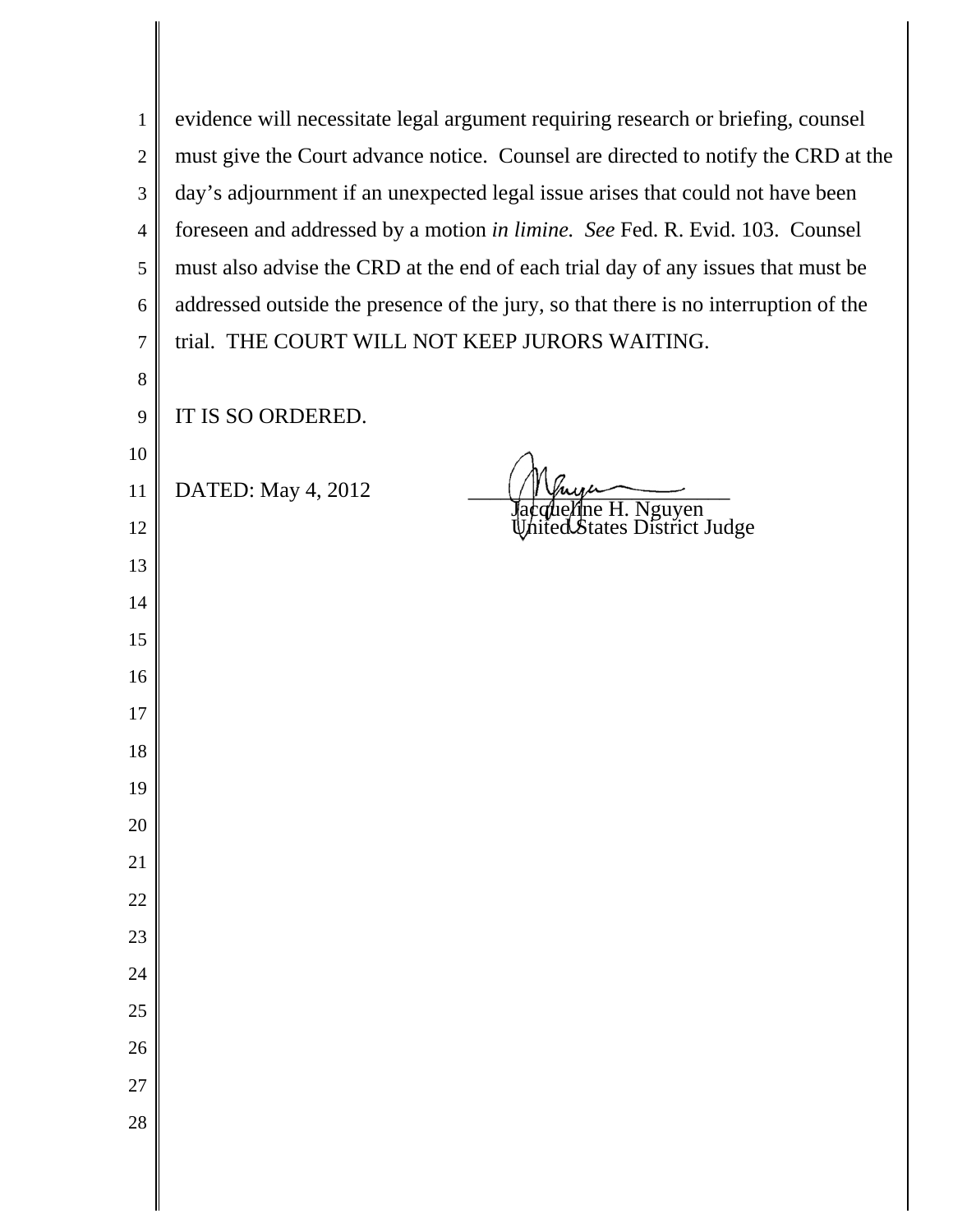